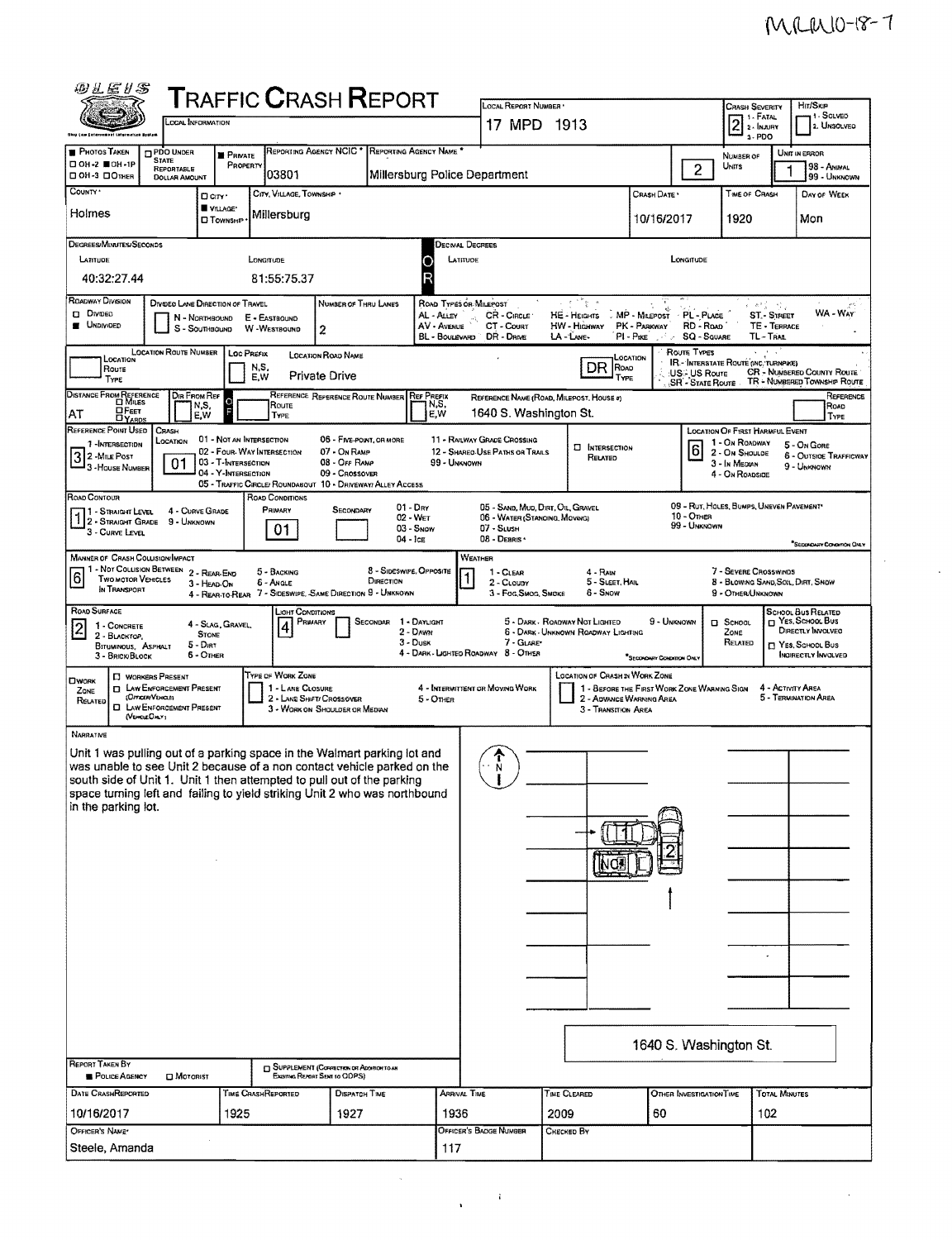|                                                                            |                                         | UNIT                                                                             |                            |                                                                                                             |                                                                 |                                                                                                           |               |                                                                                            |                                                       |                                                                                  |                                                                                                 |                                                      |                                                         |                                                                                                                              |  |
|----------------------------------------------------------------------------|-----------------------------------------|----------------------------------------------------------------------------------|----------------------------|-------------------------------------------------------------------------------------------------------------|-----------------------------------------------------------------|-----------------------------------------------------------------------------------------------------------|---------------|--------------------------------------------------------------------------------------------|-------------------------------------------------------|----------------------------------------------------------------------------------|-------------------------------------------------------------------------------------------------|------------------------------------------------------|---------------------------------------------------------|------------------------------------------------------------------------------------------------------------------------------|--|
|                                                                            |                                         |                                                                                  |                            |                                                                                                             |                                                                 |                                                                                                           |               |                                                                                            |                                                       |                                                                                  | LOCAL REPORT NUMBER                                                                             |                                                      |                                                         |                                                                                                                              |  |
|                                                                            |                                         |                                                                                  |                            |                                                                                                             |                                                                 |                                                                                                           |               |                                                                                            |                                                       | <b>OWNER PHONE NUMBER</b>                                                        | 17 MPD 1913                                                                                     |                                                      |                                                         | <b>DAMAGE AREA</b>                                                                                                           |  |
| UNIT NUMBER                                                                |                                         | Burris, Kathleen, J                                                              |                            | OWNER NAME: LAST, FIRST, MIDDLE ( C SAME AS DRIVER )                                                        |                                                                 |                                                                                                           |               |                                                                                            |                                                       | 740-824-3456                                                                     |                                                                                                 | DAMAGE SCALE                                         |                                                         | FRONT                                                                                                                        |  |
| OWNER ADDRESS: CITY, STATE, ZIP                                            |                                         |                                                                                  | <b>OSAME AS DRIVER</b> )   |                                                                                                             |                                                                 |                                                                                                           |               |                                                                                            |                                                       |                                                                                  |                                                                                                 | 2 <br>1 - NONE                                       |                                                         |                                                                                                                              |  |
| 31534 TR 321, Warsaw, OH, 43844                                            |                                         |                                                                                  |                            |                                                                                                             |                                                                 |                                                                                                           |               |                                                                                            |                                                       |                                                                                  |                                                                                                 |                                                      | o                                                       |                                                                                                                              |  |
| LP STATE LICENSE PLATE NUMBER                                              |                                         |                                                                                  |                            |                                                                                                             |                                                                 | <b>VEHICLE IDENTIFICATION NUMBER</b>                                                                      |               |                                                                                            |                                                       |                                                                                  | # Occupants                                                                                     | 2 - Minon                                            |                                                         |                                                                                                                              |  |
| ОH                                                                         | EKB6406                                 |                                                                                  |                            |                                                                                                             |                                                                 | JS2YC415085100843                                                                                         |               |                                                                                            |                                                       |                                                                                  | 2                                                                                               | 3 - FUNCTIONAL                                       |                                                         | α<br>d                                                                                                                       |  |
| <b>VEHICLE YEAR</b><br>2008                                                |                                         | <b>VEHICLE MAKE</b>                                                              |                            |                                                                                                             |                                                                 | <b>VEHICLE MODEL</b>                                                                                      |               |                                                                                            |                                                       | <b>VEHICLE COLOR</b>                                                             |                                                                                                 | 4 - DISABLING                                        |                                                         |                                                                                                                              |  |
| PROOF OF                                                                   | Suzuki                                  | <b>INSURANCE COMPANY</b>                                                         |                            |                                                                                                             |                                                                 | Sx4<br>POLICY NUMBER                                                                                      |               | Toweo By                                                                                   | SIL                                                   |                                                                                  |                                                                                                 | 9 - UNKNOWN                                          |                                                         | о<br>□<br>σ                                                                                                                  |  |
| <b>INSURANCE</b><br>SHOWN                                                  | Grange                                  |                                                                                  |                            |                                                                                                             |                                                                 | FA 5502863                                                                                                |               |                                                                                            |                                                       |                                                                                  |                                                                                                 |                                                      |                                                         |                                                                                                                              |  |
| CARRIER NAME, ADDRESS, CITY, STATE, ZIP                                    |                                         |                                                                                  |                            |                                                                                                             |                                                                 |                                                                                                           |               |                                                                                            |                                                       |                                                                                  |                                                                                                 |                                                      |                                                         | <b>CARRIER PHONE</b>                                                                                                         |  |
| US DOT                                                                     |                                         | VEHICLE WEIGHT GWWR/GCWR                                                         |                            |                                                                                                             |                                                                 | CARGO BODY TYPE                                                                                           |               |                                                                                            |                                                       |                                                                                  | TRAFFICWAY DESCRIPTION                                                                          |                                                      |                                                         |                                                                                                                              |  |
| HM PLACARD ID NO.                                                          |                                         |                                                                                  | 2 - 10,001 to 26,000x Las  | 1 - LESS THAN OR EQUAL TO 10K LBS                                                                           | 01                                                              | 01 - No CARGO BODY TYPE/NOT APPLICABL 09 - POLE<br>02 - BUSI VAN (9-15 SEATS, INC DRIVER) 10 - CARGO TANK |               |                                                                                            |                                                       |                                                                                  | 1 - Two Way, Not Divideo                                                                        |                                                      |                                                         | 1 2 - T WO-WAY, NOT DIVIDED, CONTINUOUS LEFT TURN LANE                                                                       |  |
|                                                                            |                                         |                                                                                  | 3 - MORE THAN 26,000K LBS. |                                                                                                             |                                                                 | 03 - Bus (16+ Seats, Inc Driver)<br>04 - VEHICLE TOWING ANOTHER VEHICLE<br>05 - Logging                   |               | 11 - FLAT BED<br>12 - Dump<br>13 - CONCRETE MIXER                                          |                                                       |                                                                                  | 4 - Two-WAY, DIVIDEO, POSITIVE MEDIANBARRER                                                     |                                                      |                                                         | 3 - Two WAY, DIVIDEO, UNPROTECTEO(PAINTED OR GRASS >4FT.) MEDIA                                                              |  |
|                                                                            | <b>HM CLASS</b>                         | <b>CI RELATED</b>                                                                | <b>HAZARDOUS MATERIAL</b>  |                                                                                                             | 06 - INTERMODAL CONTAINER CHASIS<br>07 - CARGO VAN ENCLOSED BOX |                                                                                                           |               |                                                                                            | <b>14 - AUTO TRANSPORTER</b><br>15 - GARBAGE / REFUSE |                                                                                  | 5 - ONE-WAY TRAFFICWAY                                                                          |                                                      |                                                         |                                                                                                                              |  |
|                                                                            | NUMBER                                  |                                                                                  |                            |                                                                                                             |                                                                 | 08 - GRAIN, CHIPS, GRAVEL                                                                                 |               | 99 - OTHER/UNKNOWN                                                                         |                                                       |                                                                                  | FL Hit / Skip UNit                                                                              |                                                      |                                                         |                                                                                                                              |  |
| NON-MOTORIST LOCATION PRIOR TO IMPACT                                      |                                         | 01 - INTERSECTION - MARKED CROSSWAL                                              |                            | <b>TYPE OF USE</b><br>$\mathbf{1}$                                                                          | UNIT TYPE                                                       |                                                                                                           |               |                                                                                            |                                                       |                                                                                  |                                                                                                 |                                                      |                                                         | PASSENGER VEHICLES (LESS THAN 9 PASSENGERS MEDIMEAVY TRUCKS OR COMBO UNITS > 10KLES BUS/VAN/LIMO(9 OR MORE INCLUDING DRIVER) |  |
|                                                                            | 03 - INTERSECTION OTHER                 | 02 - INTERSECTION No CROSSWALK                                                   |                            | 1 - PERSONAL                                                                                                | 03                                                              | 01 - Sub-Compact<br>02 - COMPACT                                                                          |               |                                                                                            |                                                       |                                                                                  | 14 - SINGLE UNIT TRUCK; 3+ AXLES                                                                |                                                      |                                                         | 13 - SINGLE UNIT TRUCK OR VAN ZAXLE, 6 TIRES 21 - BUSNAN (9-15 SEATS, INC DRIVER)<br>22 - BUS (15+ SEATS, INC DRIVER)        |  |
|                                                                            | 06 - BICYCLE LANE                       | 04 - MIDBLOCK - MARKED CROSSWALK<br>05 - TRAVEL LANE - OTHER LOCATION            |                            | 2 - COMMERCIAL                                                                                              |                                                                 | 99 - UNKNOWN 03 - MIO SIZE<br>OR HIT/SKIP<br>04 - Fut Size                                                |               |                                                                                            |                                                       |                                                                                  | 15 - SINGLE UNIT TRUCK / TRAILER                                                                |                                                      | NON-MOTORIST                                            | 23 - ANIMAL WITH RIDER                                                                                                       |  |
|                                                                            | 07 - SHOULDER/ROADSIDE<br>08 - SIDEWALK |                                                                                  |                            | 3 - GOVERNMENT                                                                                              |                                                                 | 05 - Minivan<br>06 - SPORT UTILITY VEHICLE                                                                |               |                                                                                            |                                                       | 16 - TRUCK/TRACTOR (BOBTAIL)<br>17 - TRACTOR/SEMI-TRAILER<br>18 - TRACTOR/DOUBLE |                                                                                                 |                                                      |                                                         | 24 - ANIMAL WITH BUGGY, WAGON, SURREY<br>25 - BICYCLE/PEDACYCLIST                                                            |  |
|                                                                            | 10 - DRME WAY ACCESS                    | 09 - MEDIAN/CROSSING ISLAND                                                      |                            | <b>DIN EMERGENCY</b>                                                                                        |                                                                 | 07 - PICKUP<br>08 - VAN<br>09 - MOTORCYCLE                                                                |               |                                                                                            |                                                       | 19 - TRACTOR/TRIPLES                                                             | 20 - OTHER MEDIHEAVY VEHICLE                                                                    |                                                      |                                                         | 26 - PEDESTRIAN/SKATER<br>27 - OTHER NON-MOTORIST                                                                            |  |
|                                                                            | 12 - NON-TRAFFICWAY AREA                | 11 - SHARED-USE PATH OR TRAIL                                                    |                            | RESPONSE                                                                                                    | 10 - MOTORIZEO BICYCLE<br>11 - SNOWMOBILE/ATV                   |                                                                                                           |               |                                                                                            |                                                       | HAS HM PLACARD                                                                   |                                                                                                 |                                                      |                                                         |                                                                                                                              |  |
|                                                                            | 99 - OTHER/UNKNOWN                      |                                                                                  |                            |                                                                                                             |                                                                 | 12 - OTHER PASSENGER VEHICLE                                                                              |               |                                                                                            |                                                       |                                                                                  |                                                                                                 |                                                      |                                                         |                                                                                                                              |  |
| SPECIAL FUNCTION 01 - NONE<br>01                                           | 02 - Taxi                               | 03 - RENTAL TRUCK (OVER 10X LBS)                                                 |                            | 09 - AMBULANCE<br>$10 -$ Fire<br>11 - HIGHWAY/MAINTENANCE                                                   |                                                                 | 17 - FARM VEHICLE<br>18 - FARM EOUPMENT<br>19 - Мотовноме                                                 | 02            | MOST DAMAGED AREA<br>$01 - None$                                                           |                                                       |                                                                                  | 08 - LEFT SIDE                                                                                  |                                                      | 99 - Unknown                                            | ACTION<br>1 1 - Non-Contact                                                                                                  |  |
|                                                                            | 05 - Bus - Transit                      | 04 - Bus - SCHOOL (PUBLIC OR PRIVATE) 12 - MILITARY                              |                            | 13 - Pouce                                                                                                  |                                                                 | 20 - GOLF CART<br>$21 -$ TRAIN                                                                            |               | 02 - CENTER FRONT<br>03 - RIGHT FRONT<br>MPACT ARE 04 - RIGHT SIDE                         |                                                       |                                                                                  | 09 - LEFT FRONT<br>10 - TOP AND WINDOWS<br>11 - UNDERCARRIAGE                                   |                                                      |                                                         | 2 - Non-Collision<br>3 - STRIKING                                                                                            |  |
|                                                                            |                                         | 06 - Bus - CHARTER<br>07 - Bus - SHUTTLE                                         |                            | 14 - PUBLIC UTILITY<br>15 - OTHER GOVERNMENT                                                                |                                                                 | 22 - OTHER (EXPLANIN NAPSIATIVE)                                                                          | 02            | 05 - RIGHT REAR<br>06 - REAR CENTER                                                        |                                                       |                                                                                  | 12 LOAD/TRAILER<br>13 - TOTAL (ALL AREAS)                                                       |                                                      |                                                         | 4 - STRUCK<br>5 - STRIKING/STRUCK                                                                                            |  |
|                                                                            | 08 - Bus - OTHER                        |                                                                                  |                            | 16 - CONSTRUCTION EOIP,                                                                                     |                                                                 |                                                                                                           |               | 07 - LEFT REAR                                                                             |                                                       |                                                                                  | 14 - OTHER                                                                                      |                                                      |                                                         | 9 - UNKNOWN                                                                                                                  |  |
| PRE- CRASH ACTIONS<br>06                                                   |                                         | MOTORIST                                                                         |                            |                                                                                                             |                                                                 |                                                                                                           |               | NON-MOTORIST                                                                               |                                                       |                                                                                  |                                                                                                 |                                                      |                                                         |                                                                                                                              |  |
|                                                                            |                                         | 01 - STRAIGHT AHEAD<br>02 - BACKING                                              |                            | 07 - MAKING U-TURN<br>08 - ENTERING TRAFFIC LANE                                                            |                                                                 | 13 - NEGOTIATING A CURVE<br>14 - OTHER MOTORIST ACTIO                                                     |               |                                                                                            |                                                       |                                                                                  | 15 - ENTERING OR CROSSING SPECIFIED LOCATIO<br>16 - WALKING, RUNNING, JOGGING, PLAYING, CYCLING |                                                      |                                                         | 21 - OTHER NON-MOTORIST ACTION                                                                                               |  |
| 99 - UNKNOWN                                                               |                                         | 03 - CHANGING LANES<br>04 - OVERTAKING/PASSING                                   |                            | 09 - LEAVING TRAFFIC LANE<br>10 - PARKED                                                                    |                                                                 |                                                                                                           |               |                                                                                            | 17 - WORKING<br>18 - PUSHING VEHICLE                  |                                                                                  |                                                                                                 |                                                      |                                                         |                                                                                                                              |  |
|                                                                            |                                         | 05 - MAKING RIGHT TURN<br>05 - MAKING LEFT TURN                                  |                            | 11 - SLOWING OR STOPPED IN TRAFFIC<br>12 - DRIVERLESS                                                       |                                                                 |                                                                                                           |               |                                                                                            | 20 - STANDING                                         |                                                                                  | 19 - APPROACHING OR LEAVING VEHICLE                                                             |                                                      |                                                         |                                                                                                                              |  |
| <b>CONTRIBUTING CIRCUMSTANCE</b><br>Prmary                                 |                                         | MOTORIST                                                                         |                            |                                                                                                             |                                                                 |                                                                                                           |               | NON-MOTORIST                                                                               |                                                       |                                                                                  |                                                                                                 | <b>VEHICLE DEFECTS</b>                               |                                                         |                                                                                                                              |  |
| 02                                                                         |                                         | 01 - None<br>02 - FAILURE TO YIELD                                               |                            |                                                                                                             | 11 - IMPROPER BACKING                                           | 12 - IMPROPER START FROM PARKED POSITION                                                                  |               | 22 - NONE<br>23 - IMPROPER CROSSING                                                        |                                                       |                                                                                  |                                                                                                 |                                                      | 01 - TURN SIGNALS<br>02 - HEAD LAMPS<br>03 - TAIL LAMPS |                                                                                                                              |  |
|                                                                            |                                         | 03 - RAN REO LIGHT<br>04 - RAN STOP SIGN                                         |                            |                                                                                                             |                                                                 | 13 - STOPPEO OR PARKED ILLEGALLY<br>14 - OPERATING VEHICLE IN NEGLIGENT MANNER                            |               | 24 - DARTING<br>25 - LYING AND/OR ILLEGALLY IN ROADWAY                                     |                                                       |                                                                                  |                                                                                                 |                                                      | 04 - BRAKES<br>05 - STEERING                            |                                                                                                                              |  |
| SECDNDARY                                                                  |                                         | 05 - Exceedeo Speed Limit<br>06 - UNSAFE SPEED                                   |                            |                                                                                                             |                                                                 | 15 - Swering to Avoid (Due to External Conditions)<br>16 - WRONG SIDE/WRONG WAY                           |               | 26 - FALURE TO YIELD RIGHT OF WAY<br>27 - NOT VISIBLE (DARK CLOTHING)                      |                                                       |                                                                                  |                                                                                                 |                                                      | 05 - TIRE BLOWDUT                                       | 07 - WORN OR SLICK TIRES                                                                                                     |  |
|                                                                            |                                         | 07 - IMPROPER TURN<br>08 - LEFT OF CENTER                                        |                            |                                                                                                             | 17 - FALURE TO CONTROL<br>18 - Vision Obstruction               |                                                                                                           |               | 28 - INATTENTIVE<br>29 - FAILURE TO OBEY TRAFFIC SIGNS                                     |                                                       |                                                                                  |                                                                                                 |                                                      |                                                         | 08 - TRAILER EQUIPMENT DEFECTIVE<br>09 - Motor Trouble                                                                       |  |
| 99 - UNKNOWN                                                               |                                         | 09 - Followed Too Closely/ACDA<br>10 - IMPROPER LANE CHANGE<br>/PASSING/OFF ROAD |                            |                                                                                                             |                                                                 | 19 - OPERATING DEFECTIVE EQUIPMENT<br>20 - LOAD SHIFTING/FALLING/SPILLING                                 |               | /SIGNALS/OFFICER<br>30 - WRONG SIDE OF THE ROAD                                            |                                                       |                                                                                  |                                                                                                 |                                                      |                                                         | 10 - DISABLEO FROM PRIOR ACCIDENT<br>11 - OTHER DEFECTS                                                                      |  |
| <b>SEQUENCE OF EVENTS</b>                                                  |                                         |                                                                                  |                            |                                                                                                             |                                                                 | 21 - OTHER IMPROPER ACTION                                                                                |               | 31 - OTHER NON-MOTORIST ACTION                                                             |                                                       |                                                                                  |                                                                                                 |                                                      |                                                         |                                                                                                                              |  |
| 20                                                                         | 2                                       |                                                                                  |                            | Б<br>6                                                                                                      |                                                                 | <b>NON-COLLISION EVENTS</b><br>01 - OVERTURN/ROLLOVER<br>02 - FIRE/EXPLOSION                              |               | 06 - EQUIPMENT FAILURE                                                                     | (BLOWN TIRE, BRAKE FAILURE, ETC)                      |                                                                                  |                                                                                                 | 10 - Cross Median<br>11 - Cross CENTER LINE          |                                                         |                                                                                                                              |  |
| Frast<br>HARMFUL                                                           |                                         | Most<br><b>HARMFUL</b>                                                           |                            | 99 - UNKNOWN                                                                                                |                                                                 | 03 - IMMERSION<br>04 - JACKKNIFE                                                                          |               | 07 - SEPARATION OF UNITS<br>08 - RAN OFF ROAD RIGHT                                        |                                                       |                                                                                  |                                                                                                 | OPPOSITE DIRECTION OF TRAVEL<br>12 - DOWNHEL RUNAWAY |                                                         |                                                                                                                              |  |
| EVENT                                                                      |                                         | EVENT                                                                            |                            |                                                                                                             |                                                                 | 05 - CARGO/EQUIPMENT LOSS OR SHIFT 09 - RAN OFF ROAD LEFT                                                 |               |                                                                                            |                                                       |                                                                                  |                                                                                                 | 13 - OTHER NON-COLLISION                             |                                                         |                                                                                                                              |  |
|                                                                            |                                         | COLLISION WITH PERSON, VEHICLE OR OBJECT NOT FIXED                               |                            |                                                                                                             |                                                                 | COLUSION WITH FIXED, OBJECT<br>25 - IMPACT ATTENUATOR/CRASH CUSHION33 - MEDIAN CABLE BARRIER              |               |                                                                                            |                                                       |                                                                                  |                                                                                                 | 41 - OTHER POST, POLE                                |                                                         | <b>48 - TREE</b>                                                                                                             |  |
| 14 - PEDESTRIAN<br>15 - PEDALCYCLE<br>16 - RAILWAY VEHICLE (TRAIN, ENGINE) |                                         |                                                                                  |                            | 21 - PARKED MOTOR VEHICLE<br>22 - WORK ZONE MAINTENANCE EQUIPMENT<br>23 - STRUCK BY FALLING, SHIFTING CARGO |                                                                 | 26 - BRIDGE OVERHEAD STRUCTURE<br>27 - BRIDGE PIER OR ABUTMENT<br>28 - BRIDGE PARAPET                     |               | 34 - MEDIAN GUARDRAIL BARRIER<br>35 - MEDIAN CONCRETE BARRIER<br>36 - MEDIAN OTHER BARRIER |                                                       |                                                                                  | 42 - CULVERT<br>$43 - C$ URB                                                                    | OR SUPPDRT                                           |                                                         | 49 - FIRE HYDRANT<br>50 - WORK ZONE MAINTENANCE<br>EQUIPMENT                                                                 |  |
| 17 - ANIMAL - FARM<br>18 - ANIMAL - DEER                                   |                                         |                                                                                  | <b>MOTOR VEHICLE</b>       | OR ANYTHING SET IN MOTION BY A                                                                              |                                                                 | 29 - BRIDGE RAIL<br>30 - GUARDRAIL FACE                                                                   |               | 37 - TRAFFIC SIGN POST<br>38 - Overhead Sign Post                                          |                                                       |                                                                                  | 44 - Опон                                                                                       | 45 - EMBANKMENT                                      |                                                         | 51 - WALL, BULDING, TUNNEL<br>52 - OTHER FIXEO OBJECT                                                                        |  |
| 19 - ANIMAL - OTHER<br>20 - MOTOR VEHICLE IN TRANSPORT                     |                                         |                                                                                  |                            | 24 - OTHER MOVABLE OBJECT                                                                                   |                                                                 | 31 - GUARDRAILEND<br>32 - PORTABLE BARRIER                                                                |               | 39 - LIGHT/LUMINARIES SUPPORT<br>40 - UTRITY POLE                                          |                                                       |                                                                                  | 46 - FENCE<br>47 - MAILBOX                                                                      |                                                      |                                                         |                                                                                                                              |  |
| UNIT SPEED                                                                 |                                         | POSTED SPEED                                                                     | <b>TRAFFIC CONTROL</b>     |                                                                                                             |                                                                 |                                                                                                           |               |                                                                                            |                                                       | UNIT DIRECTION                                                                   |                                                                                                 | 1 - Norm                                             |                                                         | 9 - Unknown<br>5 - Northeast                                                                                                 |  |
| 2                                                                          |                                         |                                                                                  | 12                         | 01 - NG CONTROLS<br>02 - S TOP SIGN                                                                         |                                                                 | 07 - RAILROAD CROSSBUCKS<br>08 - RAILROAD FLASHERS                                                        |               | 13 - Crosswalk Lines<br>14 - WALK/DON'T WALK                                               |                                                       | FROM                                                                             | To                                                                                              | 2 - South<br>$3 - E$ AST                             |                                                         | 6 - NORTHWEST<br>7 - SDUTHEAST                                                                                               |  |
| $\Box$ Stateo                                                              |                                         |                                                                                  |                            | 03 - YIELD SIGN<br>04 - Traffic Signal                                                                      |                                                                 | 09 - RAILROAD GATES<br>10 - COSTRUCTION BARRICADE 16 - NOT REPORTED                                       | $15 - 0$ Then |                                                                                            |                                                       |                                                                                  |                                                                                                 | 4 - West                                             |                                                         | 8 - Southwest                                                                                                                |  |
| <b>ESTIMATED</b>                                                           |                                         |                                                                                  |                            | 05 - Traffic Flashers<br>06 - SCHOOL ZONE                                                                   |                                                                 | 11 - PERSON (FLAGGER, OFFICER)<br>12 - PAVEMENT MARKINGS                                                  |               |                                                                                            |                                                       |                                                                                  |                                                                                                 |                                                      |                                                         |                                                                                                                              |  |

 $\sim$ 

 $\sim$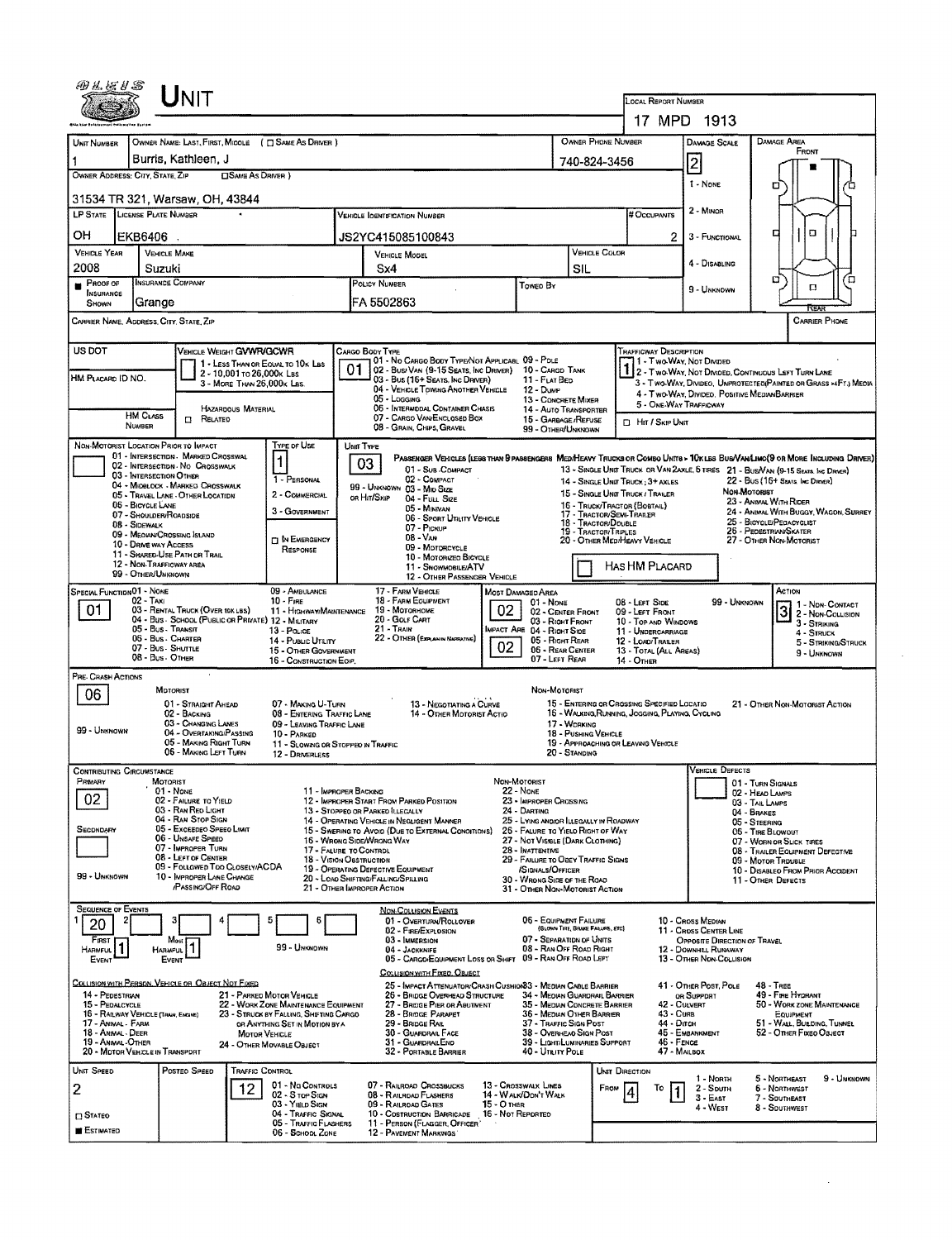| UNIT                                                                                                        |                                                                                |                                                                                                  |                                                       |                                                                             |                                                                                                 |                                                       |                                                                                                                               |  |  |
|-------------------------------------------------------------------------------------------------------------|--------------------------------------------------------------------------------|--------------------------------------------------------------------------------------------------|-------------------------------------------------------|-----------------------------------------------------------------------------|-------------------------------------------------------------------------------------------------|-------------------------------------------------------|-------------------------------------------------------------------------------------------------------------------------------|--|--|
|                                                                                                             |                                                                                |                                                                                                  |                                                       |                                                                             | <b>LOCAL REPORT NUMBER</b>                                                                      | 17 MPD 1913                                           |                                                                                                                               |  |  |
|                                                                                                             |                                                                                |                                                                                                  |                                                       |                                                                             |                                                                                                 |                                                       |                                                                                                                               |  |  |
| OWNER NAME: LAST, FIRST, MIDDLE ( C SAME AS DRIVER )<br>UNIT NUMBER<br>Schlabach, Levi, E<br>$\overline{2}$ |                                                                                |                                                                                                  |                                                       | OWNER PHONE NUMBER                                                          |                                                                                                 | DAMAGE SCALE                                          | DAMAGE AREA<br>FRONT                                                                                                          |  |  |
| OWNER ADDRESS: CITY, STATE, ZIP                                                                             | SAME AS DRIVER )                                                               |                                                                                                  |                                                       | 330-600-1776                                                                |                                                                                                 | $\vert$ 2                                             | о                                                                                                                             |  |  |
| 11051 CR 329, Shreve, OH, 44676                                                                             |                                                                                |                                                                                                  |                                                       |                                                                             |                                                                                                 | 1 - None                                              | □                                                                                                                             |  |  |
| LP STATE LICENSE PLATE NUMBER                                                                               | # OCCUPANTS                                                                    | 2 - MINOR                                                                                        |                                                       |                                                                             |                                                                                                 |                                                       |                                                                                                                               |  |  |
| OН<br><b>HFV3939</b>                                                                                        |                                                                                | 2HKRL18052H583244                                                                                |                                                       |                                                                             | 3                                                                                               | 3 - FUNCTIONAL                                        | α                                                                                                                             |  |  |
| <b>VEHICLE YEAR</b><br><b>VEHICLE MAKE</b>                                                                  |                                                                                | <b>VEHICLE MODEL</b>                                                                             |                                                       | <b>VEHICLE COLOR</b>                                                        |                                                                                                 |                                                       |                                                                                                                               |  |  |
| 2002<br>Honda                                                                                               |                                                                                | Odyssey                                                                                          | CPR                                                   |                                                                             | 4 - DISABLING                                                                                   |                                                       |                                                                                                                               |  |  |
| <b>INSURANCE COMPANY</b><br>Proof of<br><b>INSURANCE</b>                                                    |                                                                                | POLICY NUMBER                                                                                    | Towed By                                              |                                                                             |                                                                                                 | ۵<br>้อ<br>o                                          |                                                                                                                               |  |  |
| Sonnenburg Mutual In<br>SHOWN                                                                               |                                                                                | SSV 3401721085-5                                                                                 |                                                       |                                                                             |                                                                                                 |                                                       | RFAL                                                                                                                          |  |  |
| CARRIER NAME, ADDRESS, CITY, STATE, ZIP                                                                     |                                                                                |                                                                                                  |                                                       |                                                                             |                                                                                                 |                                                       | CARRIER PHONE                                                                                                                 |  |  |
| US DOT<br>VEHICLE WEIGHT GWWR/GCWR                                                                          |                                                                                | CARGO BODY TYPE<br>01 - No CARGO BODY TYPE/NOT APPLICABL 09 - POLE                               |                                                       |                                                                             | <b>TRAPFICWAY DESCRIPTION</b>                                                                   |                                                       |                                                                                                                               |  |  |
| HM PLACARO ID NO.                                                                                           | 1 - LESS THAN OR EQUAL TO 10K LBS<br>2 - 10,001 to 26,000 k Las                | 01<br>02 - Bus/Van (9-15 Seats, Inc Driver)<br>03 - Bus (16+ Seats, Inc Driver)                  | 10 - CARGO TANK<br>11 - FLAT BED                      |                                                                             | 71 1 - Two-Way, Not Divided                                                                     |                                                       | 2 - Two-Way, Not Diverd, Continuous Left Turn Lane                                                                            |  |  |
|                                                                                                             | 3 - MORE THAN 26,000K LBS.                                                     | 04 - VEHICLE TOWING ANOTHER VEHICLE<br>05 - Logging                                              | 12 - Dump                                             | 13 - CONCRETE MIXER                                                         |                                                                                                 | 4 - Two-Way, Divideo, Positive Median Barrier         | 3 - Two-Way, Divided, Unprotected(Painted or Grass>4Ft.) Media                                                                |  |  |
| <b>HM CLASS</b><br>$\Box$ Related                                                                           | <b>HAZAROOUS MATERIAL</b>                                                      | 06 - INTERMODAL CONTAINER CHASIS<br>07 - CARGO VAN ENCLOSED BOX                                  |                                                       | 14 - AUTO TRANSPORTER<br>15 - GARBACE / REFUSE                              | 5 - ONE-WAY TRAFFICWAY                                                                          |                                                       |                                                                                                                               |  |  |
| <b>NUMBER</b>                                                                                               |                                                                                | 08 - GRAIN, CHIPS, GRAVEL                                                                        |                                                       | 99 - OTHER/UNKNOWN                                                          | El Hr / Skip Unit                                                                               |                                                       |                                                                                                                               |  |  |
| NON-MOTORIST LOCATION PRIOR TO IMPACT<br>01 - INTERSECTION - MARKED CROSSWAL                                | TYPE OF USE                                                                    | UNIT TYPE                                                                                        |                                                       |                                                                             |                                                                                                 |                                                       | Passenger Vehicles (less than 9 passengers Med/Heavy Trucks or Combo Units > 10x les Bus/Van/Limo(9 or More Including Driver) |  |  |
| 02 - INTERSECTION - NO CROSSWALK<br>03 - INTERSECTION OTHER                                                 | 1<br>1 - PERSONAL                                                              | 05<br>01 - Sub-COMPACT<br>02 - COMPACT                                                           |                                                       |                                                                             |                                                                                                 |                                                       | 13 - SINGLE UNIT TRUCK OR VAN ZAXLE, 6 TRES 21 - BUS/VAN (9-15 SEATS, INC DRIVER)                                             |  |  |
| 04 - MIDBLOCK - MARKED CROSSWALK<br>05 - TRAVEL LANE - OTHER LOCATION                                       | 2 - COMMERCIAL                                                                 | 99 - UNKNOWN 03 - MID SIZE<br>OR HIT/SKIP<br>04 - FULL SIZE                                      |                                                       |                                                                             | 14 - SINGLE UNIT TRUCK: 3+ AXLES<br>15 - SINGLE UNIT TRUCK / TRAILER                            | Non-Mororist                                          | 22 - Bus (16+ Seats, Inc Driver)                                                                                              |  |  |
| 06 - BICYCLE LANE<br>07 - SHOULDER/ROADSIDE                                                                 | 3 - GOVERNMENT                                                                 | 05 - MINIVAN                                                                                     |                                                       | 17 - Tractor/Semi-Trailer                                                   | 16 - TRUCK/TRACTOR (BOBTAIL)                                                                    |                                                       | 23 - ANMAL WITH RIDER<br>24 - ANIMAL WITH BUGGY, WAGON, SURREY                                                                |  |  |
| 08 - Sidewalk<br>09 - MEOIAN/CROSSING ISLAND                                                                |                                                                                | 06 - SPORT UTILITY VEHICLE<br>07 - Pickup<br>08 - VAN                                            |                                                       | 18 - TRACTOR/DOUBLE<br>19 - TRACTOR/TRIPLES                                 | 25 - BICYCLE/PEDACYCLIST<br>26 - PEDESTRIAN/SKATER                                              |                                                       |                                                                                                                               |  |  |
| 10 - DRIVE WAY ACCESS<br>11 - Shared-Use Path or Trail                                                      | <b>DIN EMERGENCY</b><br>RESPONSE                                               | 09 - MOTORCYCLE<br>10 - MOTORIZED BICYCLE                                                        |                                                       |                                                                             | 20 - OTHER MEDIHEAVY VEHICLE                                                                    |                                                       | 27 - OTHER NON-MOTORIST                                                                                                       |  |  |
| 12 - NON-TRAFFICWAY AREA<br>99 - OTHER/UNKNOWN                                                              |                                                                                | 11 - SNOWMOBILE/ATV<br>12 - OTHER PASSENGER VEHICLE                                              |                                                       |                                                                             | HAS HM PLACARD                                                                                  |                                                       |                                                                                                                               |  |  |
| SPECIAL FUNCTION 01 - NONE                                                                                  | 09 - AMBULANCE                                                                 | 17 - FARM VEHICLE                                                                                | MOST DAMAGED AREA                                     |                                                                             |                                                                                                 |                                                       |                                                                                                                               |  |  |
| $02 - TAXI$<br>01<br>03 - RENTAL TRUCK (OVER 10K LBS)                                                       | $10 - F$ <sub>IRE</sub><br>11 - HIGHWAY/MAINTENANCE                            | 18 - FARM EOUIPMENT<br>19 - Мотояноме                                                            | 01 - NONE<br>08                                       | 02 - CENTER FRONT                                                           | 08 - LEFT SIDE<br>09 - LEFT FRONT                                                               | 99 - UNKNOWN                                          | $\begin{array}{ c c }\n\hline\n4 & 2 - \text{Non-Conv} \\ \hline\n\end{array}$                                                |  |  |
| 04 - Bus - SCHOOL (PUBLIC OR PRIVATE) 12 - MILITARY<br>05 - Bus Transit                                     | 13 - Pouce                                                                     | 20 - Golf Cart<br>$21 -$ Tran                                                                    | MPACT ARE 04 - RIGHT SIDE                             | 03 - Right Front                                                            | 10 - TOP AND WINDOWS<br>11 - UNOERCARRIAGE                                                      |                                                       | 3 - STRIKING<br>4 - STRUCK                                                                                                    |  |  |
| 06 - Bus - Charter<br>07 - Bus - SHUTTLE                                                                    | 14 - Pusuc Unury<br>15 - OTHER GOVERNMENT                                      | 22 - OTHER (EXPLAN IN NASHATIVE)                                                                 | 08                                                    | 05 - RIGHT REAR<br>06 - REAR CENTER                                         | 12 - LOAD/TRAILER<br>13 - TOTAL (ALL AREAS)                                                     |                                                       | 5 - STRIKING/STRUCK<br>9 - Unknown                                                                                            |  |  |
| 08 - Bus - OTHER<br>PRE- CRASH ACTIONS                                                                      | 16 - CONSTRUCTION EGIP.                                                        |                                                                                                  |                                                       | 07 - LEFT REAR                                                              | 14 - Отнея                                                                                      |                                                       |                                                                                                                               |  |  |
| <b>MOTORIST</b><br>01                                                                                       |                                                                                |                                                                                                  |                                                       | NON-MOTORIST                                                                |                                                                                                 |                                                       |                                                                                                                               |  |  |
| 01 - STRAIGHT AHEAD<br>02 - BACKING                                                                         | 07 - MAKING U-TURN<br>08 - ENTERING TRAFFIC LANE                               | 13 - NEGOTIATING A CURVE<br>14 - OTHER MOTORIST ACTIO                                            |                                                       |                                                                             | 15 - ENTERING OR CROSSING SPECIFIED LOCATIO<br>16 - WALKING, RUNNING, JOGGING, PLAYING, CYCLING |                                                       | 21 - OTHER NON-MOTORIST ACTION                                                                                                |  |  |
| 03 - CHANGING LANES<br>99 - UNKNOWN<br>04 - OVERTAKING/PASSING                                              | 09 - LEAVING TRAFFIC LANE<br>10 - PARKED                                       |                                                                                                  |                                                       | 17 - WORKING<br>18 - PUSHING VEHICLE                                        |                                                                                                 |                                                       |                                                                                                                               |  |  |
| 05 - MAKING RIGHT TURN<br>06 - MAKING LEFT TURN                                                             | 11 - SLOWING OR STOPPED IN TRAFFIC<br>12 - DRIVERLESS                          |                                                                                                  |                                                       | 20 - STANDING                                                               | 19 - APPROACHING OR LEAVING VEHICLE                                                             |                                                       |                                                                                                                               |  |  |
| <b>CONTRIBUTING CIRCUMSTANCE</b>                                                                            |                                                                                |                                                                                                  |                                                       |                                                                             |                                                                                                 | <b>VEHICLE DEFECTS</b>                                |                                                                                                                               |  |  |
| Primary<br><b>MOTORIST</b><br>01 - NONE                                                                     | 11 - IMPROPER BACKING                                                          |                                                                                                  | NON-MOTORIST<br>$22 - None$                           |                                                                             |                                                                                                 |                                                       | 01 - TURN SIGNALS<br>02 - HEAD LAMPS                                                                                          |  |  |
| 01<br>02 - FAILURE TO YIELO<br>03 - RAN REO LIGHT                                                           |                                                                                | 12 - IMPROPER START FROM PARKED POSITION<br>13 - STOPPED OR PARKED ILLEGALLY                     | 23 - IMPROPER CROSSING<br>24 - DARTING                |                                                                             |                                                                                                 |                                                       | 03 - TAIL LAMPS<br>04 - BRAKES                                                                                                |  |  |
| 04 - RAN STOP SIGN<br>05 - Exceeded Speed Limit<br>SECONOARY                                                |                                                                                | 14 - OPERATING VEHICLE IN NEGLIGENT MANNER<br>15 - Swering to Avoid (Due to External Conditions) |                                                       | 25 - LYING AND/OR ILLEGALLY IN ROADWAY<br>26 - FALURE TO YIELD RIGHT OF WAY |                                                                                                 |                                                       | 05 - STEERING<br>06 - TIRE BLOWOUT                                                                                            |  |  |
| 06 - UNSAFE SPEED<br>07 - IMPROPER TURN                                                                     | 17 - FALURE TO CONTROL                                                         | 16 - WRONG SIDE/WRONG WAY                                                                        | 28 - INATTENTIVE                                      | 27 - NOT VISIBLE (DARK CLOTHING)                                            |                                                                                                 |                                                       | 07 - WORN OR SLICK TIRES<br>08 - TRAILER EQUIPMENT DEFECTIVE                                                                  |  |  |
| 08 - LEFT OF CENTER<br>09 - Followeo Too Closely/ACDA<br>99 - UNKNOWN<br>10 - IMPROPER LANE CHANGE          | <b>18 - VISION OBSTRUCTION</b>                                                 | 19 - OPERATING DEFECTIVE EQUIPMENT                                                               | 29 - FAILURE TO OBEY TRAFFIC SIGNS<br>SIGNALS/OFFICER |                                                                             | 09 - Motor Trouale<br>10 - DISABLEO FROM PRIOR ACCIDENT                                         |                                                       |                                                                                                                               |  |  |
| /PASSING/OFF ROAD                                                                                           |                                                                                | 20 - LOAO SHIFTING/FALLING/SPILLING<br>21 - OTHER IMPROPER ACTION                                |                                                       | 30 - WRDNG SIDE OF THE ROAD<br>31 - OTHER NON-MOTORIST ACTION               |                                                                                                 |                                                       | 11 - OTHER DEFECTS                                                                                                            |  |  |
| <b>SEQUENCE OF EVENTS</b>                                                                                   |                                                                                | <b>NON-COLLISION EVENTS</b>                                                                      |                                                       |                                                                             |                                                                                                 |                                                       |                                                                                                                               |  |  |
| 20                                                                                                          | 5<br>6                                                                         | 01 - OVERTURN/ROLLOVER<br>02 - FIRE/EXPLOSION                                                    |                                                       | 06 - EQUIPMENT FAILURE<br>(BLOWN TIRE, BRAKE FAILURE, ETC)                  |                                                                                                 | 10 - Cross Median<br>11 - CROSS CENTER LINE           |                                                                                                                               |  |  |
| First<br>Most<br>Harmful<br><b>HARMFUL</b>                                                                  | 99 - UNKNOWN                                                                   | 03 - IMMERSION<br>04 - JACKKNEFE                                                                 |                                                       | 07 - SEPARATION OF UNITS<br>08 - RAN OFF ROAD RIGHT                         |                                                                                                 | OPPOSITE DIRECTION OF TRAVEL<br>12 - DOWNHILL RUNAWAY |                                                                                                                               |  |  |
| EVENT<br>EVENT                                                                                              |                                                                                | 05 - CARGO/EQUAPMENT LOSS OR SHIFT 09 - RAN OFF ROAD LEFT<br>COLLISION WITH FIXED, OBJECT        |                                                       |                                                                             |                                                                                                 | 13 - OTHER NON-COLLISION                              |                                                                                                                               |  |  |
| COLUSION WITH PERSON, VEHICLE OR OBJECT NOT FIXED<br>14 - PEDESTRIAN                                        | 21 - PARKED MOTOR VEHICLE                                                      | 25 - IMPACT ATTENUATOR/CRASH CUSHION33 - MEDIAN CABLE BARRIER<br>26 - BRIDGE OVERHEAD STRUCTURE  |                                                       | 34 - MEDWN GUARDRAIL BARRIER                                                |                                                                                                 | 41 - OTHER POST, POLE                                 | $48 -$ TREE<br>49 - FIRE HYDRANT                                                                                              |  |  |
| 15 - PEDALCYCLE<br>16 - RAILWAY VEHICLE (TRAIN, ENGINE)                                                     | 22 - WORK ZONE MAINTENANCE EQUIPMENT<br>23 - STRUCK BY FALLING, SHIFTING CARGO | 27 - BRIDGE PIER OR ABUTMENT<br>28 - BRIDGE PARAPET                                              |                                                       | 35 - MEDIAN CONCRETE BARRIER<br>36 - MEDIAN OTHER BARRIER                   | 42 - CULVERT<br>43 - CURB                                                                       | or Support                                            | 50 - WORK ZONE MAINTENANCE<br>EQUIPMENT                                                                                       |  |  |
| 17 - Animal - Farm<br>18 - Animal - Deer                                                                    | OR ANYTHING SET IN MOTION BY A<br><b>MOTOR VEHICLE</b>                         | 29 - BRIOGE RAIL<br>30 - GUARDRAIL FACE                                                          |                                                       | 37 - TRAFFIC SIGN POST<br>38 - OVERHEAD SIGN POST                           | 44 - Опсн                                                                                       | 45 - EMBANKMENT                                       | 51 - WALL, BUILDING, TUNNEL<br>52 - OTHER FIXEO OBJECT                                                                        |  |  |
| 19 - ANIMAL OTHER<br>20 - MOTOR VEHICLE IN TRANSPORT                                                        | 24 - OTHER MOVABLE OBJECT                                                      | 31 - GUARDRAILEND<br>32 - PORTABLE BARRIER                                                       | 40 - UTILITY POLE                                     | 39 - LIGHT/LUMINARIES SUPPORT                                               | 46 - Гелсе<br>47 - MARBOX                                                                       |                                                       |                                                                                                                               |  |  |
| UNIT SPEED<br>POSTEO SPEED                                                                                  | <b>TRAFFIC CONTROL</b>                                                         |                                                                                                  |                                                       |                                                                             | UNIT DIRECTION                                                                                  |                                                       |                                                                                                                               |  |  |
| 5                                                                                                           | 01 - No Controls<br>12<br>02 - S TOP SIGN                                      | 07 - RAILROAD CROSSBUCKS<br>08 - RAILRDAD FLASHERS                                               | 13 - CROSSWALK LINES<br>14 - WALK/DON'T WALK          | FROM                                                                        | То                                                                                              | 1 - NORTH<br>2 - South                                | 5 - Northeast<br>9 - UNKNOWN<br>6 - NORTHWEST                                                                                 |  |  |
| <b>STATED</b>                                                                                               | 03 - YIELD SIGN<br>04 - TRAFFIC SIGNAL                                         | 09 - RAILRDAD GATES<br>10 - COSTRUCTION BARRICADE                                                | $15 - O$ THER<br>16 - Not Reported                    |                                                                             |                                                                                                 | $3 -$ East<br>4 - West                                | 7 - SOUTHEAST<br>8 - SOUTHWEST                                                                                                |  |  |
| <b>ESTIMATED</b>                                                                                            | 05 - Traffic Flashers<br>06 - SCHOOL ZONE                                      | 11 - PERSON (FLAGGER, OFFICER<br>12 - PAVEMENT MARKINGS                                          |                                                       |                                                                             |                                                                                                 |                                                       |                                                                                                                               |  |  |
|                                                                                                             |                                                                                |                                                                                                  |                                                       |                                                                             |                                                                                                 |                                                       |                                                                                                                               |  |  |

 $\label{eq:2.1} \frac{1}{\sqrt{2}}\int_{\mathbb{R}^3}\frac{1}{\sqrt{2}}\left(\frac{1}{\sqrt{2}}\right)^2\frac{1}{\sqrt{2}}\left(\frac{1}{\sqrt{2}}\right)^2\frac{1}{\sqrt{2}}\left(\frac{1}{\sqrt{2}}\right)^2\frac{1}{\sqrt{2}}\left(\frac{1}{\sqrt{2}}\right)^2.$ 

 $\mathcal{L}^{\text{max}}_{\text{max}}$ 

 $\sim 10^{-1}$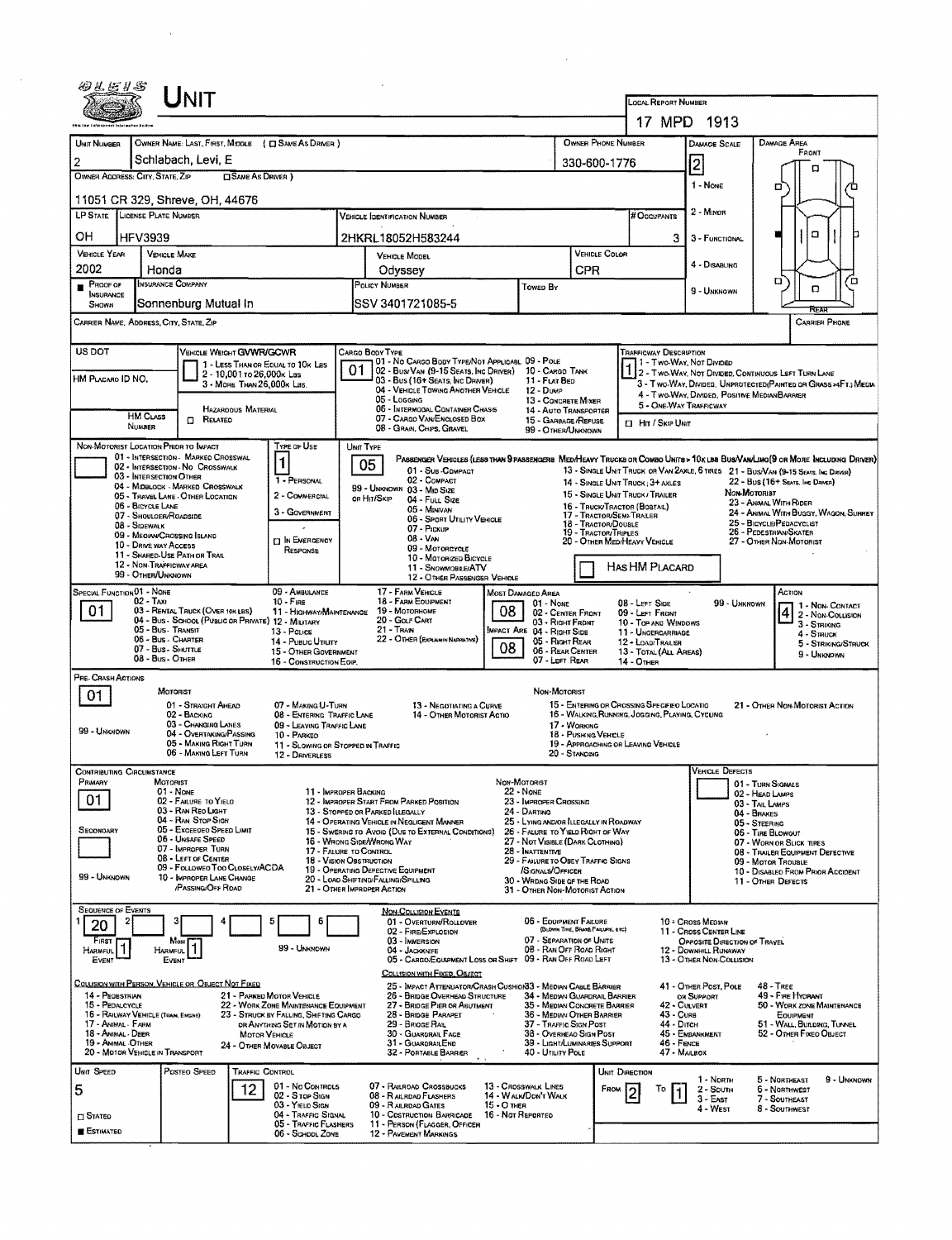|               | 彻旦医日后                                                                                                                                     |                                                                                                   |                                                  |                 |                                  |                        |                                                                                                |                                                                                                                   |                                 |    |                                                                                       |           |                                            |               |                                                                 |                  |                                                                         |                                                           |                             |
|---------------|-------------------------------------------------------------------------------------------------------------------------------------------|---------------------------------------------------------------------------------------------------|--------------------------------------------------|-----------------|----------------------------------|------------------------|------------------------------------------------------------------------------------------------|-------------------------------------------------------------------------------------------------------------------|---------------------------------|----|---------------------------------------------------------------------------------------|-----------|--------------------------------------------|---------------|-----------------------------------------------------------------|------------------|-------------------------------------------------------------------------|-----------------------------------------------------------|-----------------------------|
|               |                                                                                                                                           |                                                                                                   |                                                  |                 |                                  |                        |                                                                                                | <b>MOTORIST / NON-MOTORIST / OCCUPANT</b>                                                                         |                                 |    |                                                                                       |           |                                            | 17 MPD        | <b>LOCAL REPORT NUMBER</b>                                      | - 1913           |                                                                         |                                                           |                             |
|               |                                                                                                                                           | UNIT NUMBER NAME: LAST, FIRST, MIDDLE                                                             |                                                  |                 |                                  |                        |                                                                                                |                                                                                                                   |                                 |    |                                                                                       |           | DATE OF BIRTH                              |               |                                                                 |                  | AGE                                                                     | Gender                                                    |                             |
|               |                                                                                                                                           | Burris, Kathleen, J                                                                               |                                                  |                 |                                  |                        |                                                                                                |                                                                                                                   |                                 |    |                                                                                       |           | 03/26/1946                                 |               |                                                                 |                  | 71                                                                      | F                                                         | F - FEMALE<br>M - MALE      |
|               |                                                                                                                                           | ADDRESS, CITY, STATE, ZIP                                                                         |                                                  |                 |                                  |                        |                                                                                                |                                                                                                                   |                                 |    |                                                                                       |           |                                            |               | CONTACT PHONE - INCLUDE AREA CODE                               |                  |                                                                         |                                                           |                             |
|               |                                                                                                                                           | 31534 TR 321, Warsaw, OH, 43844                                                                   |                                                  |                 |                                  |                        |                                                                                                |                                                                                                                   |                                 |    |                                                                                       |           |                                            |               | 740-824-3456                                                    |                  |                                                                         |                                                           |                             |
|               | INJURED TAKEN BY EMS AGENCY<br><b>NJURIES</b><br>MEDICAL FACILITY INJURED TAKEN TO<br><b>SAFETY EQUIPMENT USED</b><br><b>D</b> MOTORCYCLE |                                                                                                   |                                                  |                 |                                  |                        |                                                                                                |                                                                                                                   |                                 |    |                                                                                       |           |                                            |               | DOT COMPLIANT SEATING POSITION AIR BAG USAGE EJECTION TRAPPED   |                  |                                                                         |                                                           |                             |
|               |                                                                                                                                           | 04                                                                                                |                                                  |                 |                                  |                        |                                                                                                |                                                                                                                   |                                 |    |                                                                                       |           | HELMET                                     |               | 01                                                              |                  |                                                                         |                                                           |                             |
|               | OL STATE                                                                                                                                  | <b>OPERATOR LICENSE NUMBER</b>                                                                    |                                                  | OL CLASS        | No<br><b>DVAID</b>               | M/C<br>$\Box$ $_{ENO}$ | CONDITION                                                                                      | ALCOHOL/DRUG SUSPECTED ALCOHOL TEST STATUS ALCOHOL TEST TYPE ALCOHOL TEST VALUE DRUG TEST STATUS DRUG TEST TYPE   |                                 |    |                                                                                       |           |                                            |               |                                                                 |                  |                                                                         |                                                           |                             |
|               | OН                                                                                                                                        | RU062248                                                                                          |                                                  | 4               | Dı.                              |                        | 11                                                                                             | $\mathbf 1$                                                                                                       |                                 | 1  |                                                                                       |           |                                            |               |                                                                 |                  | 1                                                                       |                                                           |                             |
|               |                                                                                                                                           | OFFENSE CHARGED ( ELOCAL CODE)                                                                    |                                                  |                 | <b>OFFENSE DESCRIPTION</b>       |                        |                                                                                                |                                                                                                                   |                                 |    | <b>CITATION NUMBER</b>                                                                |           |                                            |               |                                                                 | <b>D</b> Device  | HANDS-FREE                                                              |                                                           | <b>DRIVER DISTRACTED BY</b> |
|               |                                                                                                                                           | UNIT NUMBER   NAME: LAST, FIRST, MIDDLE                                                           |                                                  |                 |                                  |                        |                                                                                                |                                                                                                                   |                                 |    |                                                                                       |           |                                            |               |                                                                 | Usep             |                                                                         | 1                                                         |                             |
|               |                                                                                                                                           |                                                                                                   |                                                  |                 |                                  |                        |                                                                                                |                                                                                                                   |                                 |    |                                                                                       |           | DATE OF BIRTH                              |               |                                                                 |                  | AGE                                                                     | Gender<br>F                                               | F - FEMALE<br>M - MALE      |
|               |                                                                                                                                           | Schlabach, Lena, L<br>ADDRESS, CITY, STATE, ZIP                                                   |                                                  |                 |                                  |                        |                                                                                                |                                                                                                                   |                                 |    |                                                                                       |           | 03/09/1973                                 |               | CONTACT PHONE - INCLUDE AREA CODE                               |                  | 44                                                                      |                                                           |                             |
|               |                                                                                                                                           | 11051 CR 329, Shreve, OH, 44676                                                                   |                                                  |                 |                                  |                        |                                                                                                |                                                                                                                   |                                 |    |                                                                                       |           |                                            |               | 330-600-1776                                                    |                  |                                                                         |                                                           |                             |
|               | <b>NAVRIES</b>                                                                                                                            | INJURED TAKEN BY EMS AGENCY                                                                       |                                                  |                 |                                  |                        |                                                                                                | MEDICAL FACEITY INJURED TAKEN TO                                                                                  |                                 |    | <b>SAFETY EQUIPMENT USED</b>                                                          |           |                                            |               |                                                                 |                  | DOT COMPLIANT SEATING POSITION AIR BAG USAGE EJECTION TRAPPED           |                                                           |                             |
|               | $\overline{2}$                                                                                                                            | $\vert$ 1 $\vert$                                                                                 |                                                  |                 |                                  |                        |                                                                                                |                                                                                                                   | 04                              |    |                                                                                       |           | MOTORCYCLE<br>HELMET                       |               | 01                                                              |                  |                                                                         |                                                           |                             |
|               | OL STATE                                                                                                                                  | OPERATOR LICENSE NUMBER                                                                           |                                                  | OL CLASS        | No                               | M/C                    | CONDITION                                                                                      | ALCONOL/DRUG SUSPECTED ALCONOL TEST STATUS ALCONOL TEST TYPE ALCONOL TEST VALUE DRUG TEST STATUS   DRUG TEST TYPE |                                 |    |                                                                                       |           |                                            |               |                                                                 |                  |                                                                         |                                                           |                             |
|               | OН                                                                                                                                        | RU070173                                                                                          |                                                  | $\vert 4 \vert$ | <b>OVALID</b><br>Dı.             | IO <sub>Eno</sub>      | $\mathbf{1}$                                                                                   |                                                                                                                   |                                 | 11 |                                                                                       | 1         |                                            |               |                                                                 |                  |                                                                         |                                                           |                             |
|               |                                                                                                                                           | OFFENSE CHARGED ( [ LOCAL CODE)                                                                   |                                                  |                 | <b>OFFENSE DESCRIPTION</b>       |                        |                                                                                                |                                                                                                                   |                                 |    | <b>CITATION NUMBER</b>                                                                |           |                                            |               |                                                                 | $\square$ Device | HANDS-FREE                                                              |                                                           | <b>DRIVER DISTRACTED BY</b> |
|               |                                                                                                                                           |                                                                                                   |                                                  |                 |                                  |                        |                                                                                                | $\mathbf{r}$                                                                                                      |                                 |    |                                                                                       |           |                                            |               |                                                                 | Usen             |                                                                         |                                                           |                             |
|               | <b>INJURIES</b>                                                                                                                           |                                                                                                   | <b>NAVRED TAKEN BY</b>                           |                 |                                  |                        | SAFETY EQUIPMENT USED                                                                          |                                                                                                                   |                                 |    | 99 - UNKNOWN SAFETY EQUIPMENT                                                         |           |                                            |               |                                                                 |                  |                                                                         |                                                           |                             |
|               | 2 - POSSIBLE                                                                                                                              | 1 - No INJURY / NONE REPORTE                                                                      | 1 - NOT TRANSPORTED /<br><b>TREATED AT SCENE</b> |                 |                                  | MOTORIST               |                                                                                                |                                                                                                                   |                                 |    |                                                                                       |           |                                            |               | Non-Motorist                                                    |                  |                                                                         |                                                           |                             |
|               | 4 - INCAPACITATING                                                                                                                        | 3 - NON-INCAPACITATING                                                                            | $2 - EMS$<br>$3 - P_{OLICE}$                     |                 |                                  |                        | 01 - NONE USEO - VEHICLE OCCUPANT<br>02 - S HOULDER BELT ONLY USED<br>03 - LAP BELT ONLY USED. |                                                                                                                   | 07 - BOOSTER SEAT               |    | -05 - CHILO RESTRAINT SYSTEM-FORWARD FACING<br>06 - Chad Restraint System-Rear Facing |           |                                            |               | 09 - Nave Useo<br>10 - HELMET USEO<br>11 - PROTECTIVE PADS USED |                  |                                                                         | 12 - REFLECTIVE COATING<br>13 - Lighting<br>$14 -$ OTHER. |                             |
|               | $5 - FATAL$                                                                                                                               |                                                                                                   | 4 - OTHER<br>9 - UNKNOWN                         |                 |                                  |                        | 04 - S HOULDER AND LAP BELT ONLY USED                                                          |                                                                                                                   | 08 - HELMET USED                |    |                                                                                       |           |                                            |               | (Eusows, Kwees, Etc)<br>أجاو                                    |                  |                                                                         |                                                           |                             |
|               | <b>SEATING POSITION</b>                                                                                                                   |                                                                                                   | a Galeria                                        |                 | , 'ಇ ತ                           |                        |                                                                                                |                                                                                                                   |                                 |    |                                                                                       |           |                                            |               |                                                                 |                  | AIR BAG USAGE                                                           |                                                           |                             |
|               |                                                                                                                                           | 01 - FRONT LEFT SIDE (MOTORCYCLE ORNER)<br>02 - FRONT - MIDDLE                                    |                                                  |                 | 08 - THIRO - MIDDLE              |                        | 07. - THIRO - LEFT SIDE (MOYORCYCLE SIDE CAR)                                                  |                                                                                                                   | 13 - TRACING UNIT               |    | 12 - PASSENGER IN UNENCLOSED CARGO AREA<br>in a ghliaidh ann                          |           |                                            |               |                                                                 |                  | 1 - Nor DePLOYED.<br>2 - DEPLOYEO FRONT                                 |                                                           |                             |
|               |                                                                                                                                           | 03 - FRONT - RIGHT SIDE<br>04 - SECOND - LEFT SIDE (MOTORCYCLE PRESENCER)<br>05 - SECOND - MIDOLE |                                                  |                 | 09 - THIRO - RIGHT SIDE          |                        | 10'- SLEEPER SECTION OF CAB (TRUCK).<br>11 - PASSENGER IN OTHER ENCLOSED CARGO AREA            |                                                                                                                   | 15 - Non Matorist<br>16 - Отнея |    | 14 - RIOING ON VEHICLE EXTERIOR (NON-TRAING UNT)                                      |           |                                            |               |                                                                 |                  | 3 - DEPLOYED SIDE<br>4 - DEPLOYED BOTH FRONT/SIDE<br>5 - Not Applicable |                                                           |                             |
|               |                                                                                                                                           | 05 - Second - Right Side                                                                          |                                                  |                 |                                  |                        | (NON-TRAILING UNIT SUCH AS A BUS, PICKAIP WITH CAP)                                            |                                                                                                                   | 99 - Unignown                   |    |                                                                                       |           |                                            |               |                                                                 |                  | 9 - DEPLOYMENT UNKNOWN                                                  |                                                           |                             |
|               | $\mathsf{E}$ Jection $\pi_{\mathbb{Q}}$ , $\ldots$                                                                                        | Trappeo                                                                                           |                                                  |                 | OPERATOR LICENSE CLASS           |                        |                                                                                                | CONDITION <sup>5</sup>                                                                                            |                                 |    |                                                                                       |           |                                            |               |                                                                 |                  | ALCOHOL/DRUG SUSPECTED                                                  |                                                           |                             |
|               | 1 - Nor Euecreo<br>2 - TOTALLY EJECTED                                                                                                    |                                                                                                   | 1 - Not Trapped<br>$2 -$ EXTRIGATED BY           |                 | 1 - Class A<br>2 - CLASS B       |                        |                                                                                                | 1 - APPARENTLY NORMAL<br>2 - Physical Impariment                                                                  |                                 |    |                                                                                       |           | 6 - UNDER THE INFLUENCE OF                 |               | 5 - FELL ASLEEP, FAINTEO, FATIQUE                               |                  | $1 - \text{Now}$<br>2 - YES - ALCOHOL SUSPECTED                         |                                                           |                             |
|               | 4 - NOT APPLICABLE                                                                                                                        | 3 - PARTIALLY EJECTED                                                                             | <b>MECHANICAL MEANS</b><br>3 - EXTRICATED BY     |                 | 3 - Cuss C                       |                        | 4 - REGULAR CLASS (DHOIS D.)                                                                   | 3 - EMOTIONL (DEPRESSED, ANGRY, DISTURBE<br>4 - Illness                                                           |                                 |    |                                                                                       | 7 - OTHER | MEDICATIONS, DRUGS, ALCOHOL                |               |                                                                 |                  | 3 - Yes HBO NOTMPATRED<br>4 - YES-DRUGS SUSPECTED                       |                                                           |                             |
|               |                                                                                                                                           |                                                                                                   | NON-MECHANICAL MEANS                             |                 | 5 - MC/Moped Only                |                        |                                                                                                |                                                                                                                   |                                 |    |                                                                                       |           |                                            |               |                                                                 |                  | 5 - YES ALCOHOL AND DRUGS SUSPECTED                                     |                                                           |                             |
|               | <b>ALCOHOL TEST STATUS</b><br>1 - None Given                                                                                              |                                                                                                   |                                                  |                 | Alcohol Test Type<br>1 - None    |                        | <b>DRUG TEST STATUS</b><br>1 - NONE GIVEN                                                      |                                                                                                                   |                                 |    | DRUG TEST TYPE<br>.1 - Noue                                                           |           | 1 - No DISTRACTION REPORTED                |               | DRIVER DISTRACTED BY <b>AND THE R</b>                           |                  | 6 - OTHER INSIDE THE VEHICLE                                            |                                                           |                             |
|               | 2 - TEST REFUSED                                                                                                                          | 3 - TEST GIVEN, CONTAMINATED SAMPLE/UNUSABL                                                       |                                                  |                 | $2 - B \cdot 000$<br>$3 -$ Urine |                        | 2 - Testi Refused:                                                                             | 3 - TEST GIVEN, CONTAMINATED SAMPLE/UNUSABL                                                                       |                                 |    | $2 - B_{LOOO}$<br>$3 -$ Urune.                                                        | 2 - Phone | 3 - TEXTING / EMAILING                     |               |                                                                 |                  | 7 - External Distraction<br>一项。                                         |                                                           |                             |
|               |                                                                                                                                           | 4 - Test Given, Results Known<br>5 - TEST GIVEN, RESULTS UNKNOWN                                  |                                                  |                 | 4 - BREATH<br>5 - OTHER          |                        | 4 - TEST GIVEN, RESULTS KNOWN                                                                  | 5 - TEST GIVEN, RESULTS UNKNOWN                                                                                   |                                 |    | 4 - OTHER                                                                             |           | 5 - Other Electronic Device                |               | 4 ELCTRONIC COMMUNICATION DEVICE                                |                  |                                                                         |                                                           |                             |
|               | UNIT NUMBER                                                                                                                               | NAME: LAST, FIRST, MIDDLE                                                                         |                                                  |                 |                                  |                        |                                                                                                |                                                                                                                   |                                 |    |                                                                                       |           | (NAMGATION DEVICE, RADIO, DVD)             | DATE OF BIRTH |                                                                 |                  | Age                                                                     | GENDER                                                    |                             |
|               |                                                                                                                                           | Miller, Clara                                                                                     |                                                  |                 |                                  |                        |                                                                                                |                                                                                                                   |                                 |    |                                                                                       |           |                                            | 10/24/1946    |                                                                 |                  | 70                                                                      | $\overline{\mathsf{F}}$                                   | F - Female<br>M - MALE      |
|               |                                                                                                                                           | ADDRESS, CITY, STATE, ZIP                                                                         |                                                  |                 |                                  |                        |                                                                                                |                                                                                                                   |                                 |    |                                                                                       |           |                                            |               | CONTACT PHONE - INCLUDE AREA CODE                               |                  |                                                                         |                                                           |                             |
|               |                                                                                                                                           | 11035 CR 329, Shreve, OH, 44676                                                                   |                                                  |                 |                                  |                        |                                                                                                |                                                                                                                   |                                 |    |                                                                                       |           |                                            |               | 330-231-6833                                                    |                  |                                                                         |                                                           |                             |
|               | <b>NJURIES</b>                                                                                                                            | INJURED TAKEN BY EMS AGENCY                                                                       |                                                  |                 |                                  |                        |                                                                                                | MEDICAL FACILITY INJURED TAKEN TO                                                                                 |                                 |    | <b>SAFETY EQUIPMENT USED</b>                                                          |           | DOT                                        |               | <b>SEATING POSITION</b>                                         |                  | AIR BAG USAGE                                                           | EJECTION                                                  | Trapped                     |
|               | 1                                                                                                                                         | 1                                                                                                 |                                                  |                 |                                  |                        |                                                                                                |                                                                                                                   | 04                              |    |                                                                                       |           | <b>D</b> COMPLIANT<br>MOTORCYCLE<br>HELMET |               | 06                                                              |                  | 1                                                                       | $\vert$ 1                                                 | $\vert$ 1                   |
|               |                                                                                                                                           | UNIT NUMBER   NAME: LAST, FIRST, MIDDLE                                                           |                                                  |                 |                                  |                        |                                                                                                |                                                                                                                   |                                 |    |                                                                                       |           |                                            | DATE OF BIRTH |                                                                 |                  | AGE                                                                     | Genden                                                    |                             |
|               |                                                                                                                                           | Hunt , Jesse                                                                                      |                                                  |                 |                                  |                        |                                                                                                |                                                                                                                   |                                 |    |                                                                                       |           |                                            | 10/03/2003    |                                                                 |                  | 14                                                                      | lΜ                                                        | F - Female<br>M - Male      |
|               |                                                                                                                                           | ADDRESS, CITY, STATE, ZIP                                                                         |                                                  |                 |                                  |                        |                                                                                                |                                                                                                                   |                                 |    |                                                                                       |           |                                            |               | CONTACT PHONS - INCLUDE AREA CODE                               |                  |                                                                         |                                                           |                             |
| <b>EXPAND</b> |                                                                                                                                           | 31534 TR 321, Warsaw, OH, 43844                                                                   |                                                  |                 |                                  |                        |                                                                                                |                                                                                                                   |                                 |    |                                                                                       |           |                                            |               | 740-824-3456                                                    |                  |                                                                         |                                                           |                             |
|               | NAURIES                                                                                                                                   | INJURED TAKEN BY EMS AGENCY                                                                       |                                                  |                 |                                  |                        |                                                                                                | MEDICAL FACILITY INJURED TAKEN TO                                                                                 |                                 |    | SAFETY EQUIPMENT USED                                                                 |           | DOT<br>COMPLIANT                           |               | <b>SEATING POSITION</b>                                         |                  | AIR BAG USAGE                                                           | EJECTION                                                  | Trapped                     |
|               | $\vert$ 1                                                                                                                                 | $\vert$ 1                                                                                         |                                                  |                 |                                  |                        |                                                                                                |                                                                                                                   | 04                              |    |                                                                                       |           | MOTORCYCLE<br>HELMET                       |               | 03                                                              |                  | $\vert$ 1                                                               | $\vert$ 1                                                 | $\vert$ 1                   |